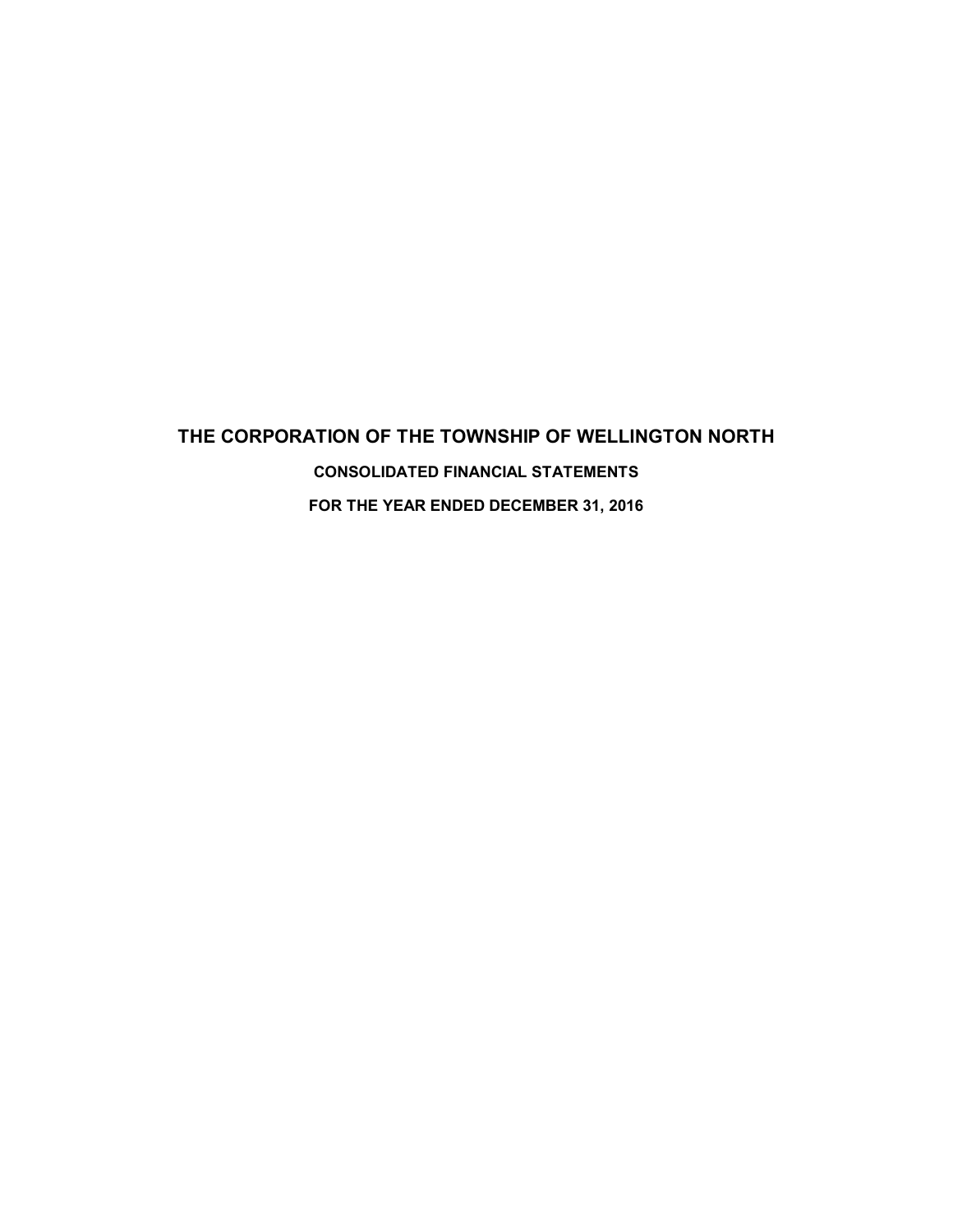**INDEX TO THE FINANCIAL STATEMENTS**

**YEAR ENDED DECEMBER 31, 2016**

|                                                          | Page           |
|----------------------------------------------------------|----------------|
| THE CORPORATION OF THE TOWNSHIP OF WELLINGTON NORTH      |                |
| <b>INDEPENDENT AUDITOR'S REPORT</b>                      | 3              |
| <b>FINANCIAL STATEMENTS</b>                              |                |
| <b>Consolidated Statement of Financial Position</b>      | 4              |
| <b>Consolidated Statement of Operations</b>              | 5              |
| Consolidated Statement of Change in Net Financial Assets | 6              |
| <b>Consolidated Statement of Cash Flow</b>               | $\overline{7}$ |
| Notes to the Consolidated Financial Statements           | $8 - 14$       |
| Schedule of Segmented Disclosure                         | 15             |
| Consolidated Schedule of Tangible Capital Assets         | 16             |
| Schedule of Accumulated Surplus                          | 17             |
| <b>TRUST FUNDS</b>                                       |                |
| <b>INDEPENDENT AUDITOR'S REPORT</b>                      | 18             |
| <b>FINANCIAL STATEMENTS</b>                              |                |
| Statements of Financial Position and Continuity          | 19             |
| Notes to the Financial Statements                        | 20             |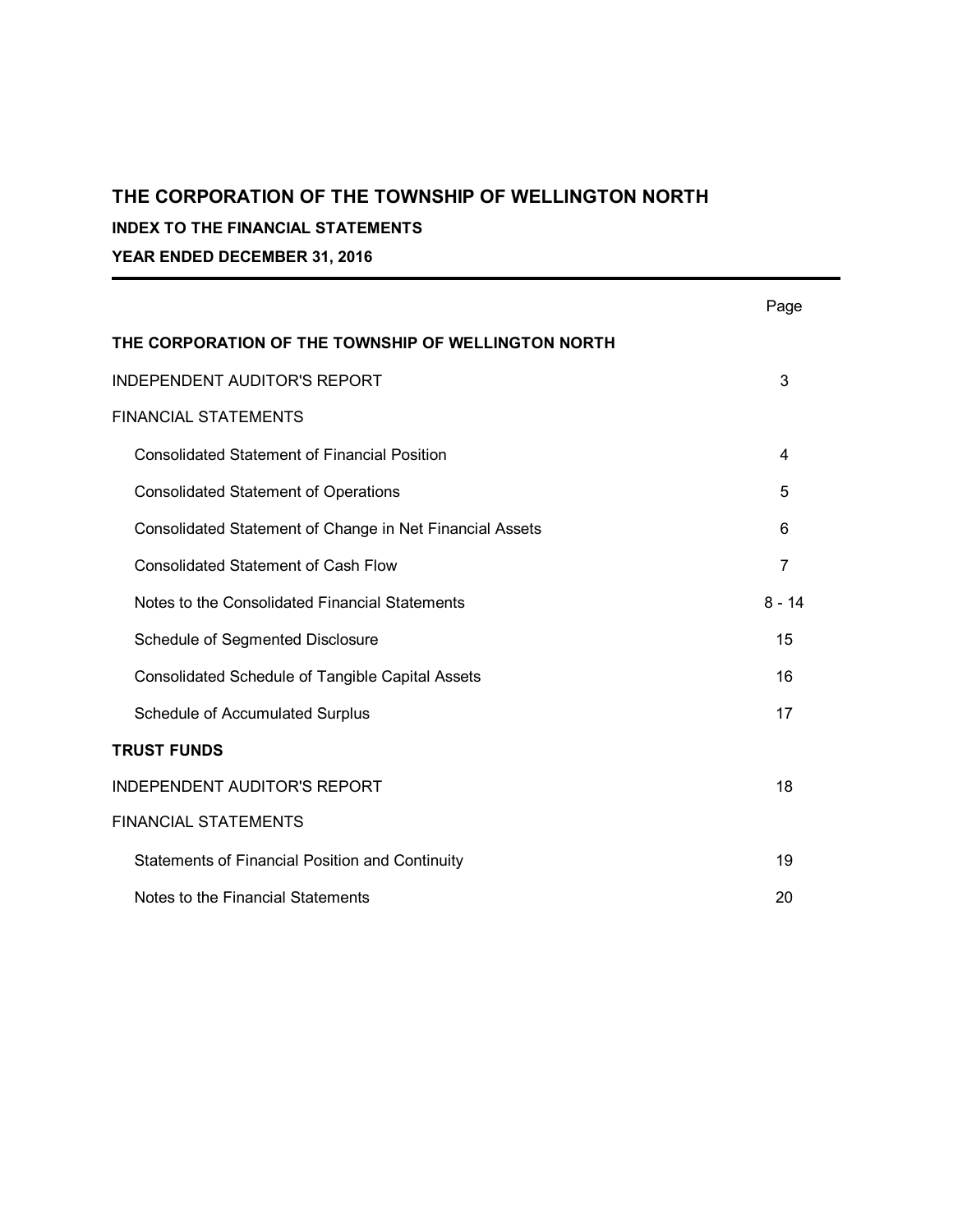

## **INDEPENDENT AUDITOR'S REPORT**

To the Members of Council, Inhabitants and Ratepayers of The Corporation of the Township of Wellington **North** 

#### **Report on the Financial Statements**

We have audited the accompanying consolidated financial statements of The Corporation of the Township of Wellington North, which comprise the consolidated statement of financial position as at December 31, 2016 and the consolidated statements of operations, change in net financial assets and cash flow for the year then ended, and a summary of significant accounting policies and other explanatory information.

#### **Management's Responsibility for the Financial Statements**

Management is responsible for the preparation and fair presentation of these financial statements in accordance with Canadian public sector accounting standards and for such internal control as management determines is necessary to enable the preparation of consolidated financial statements that are free from material misstatement, whether due to fraud or error.

#### **Auditor's Responsibility**

Our responsibility is to express an opinion on these financial statements based on our audit. We conducted our audit in accordance with Canadian generally accepted auditing standards. Those standards require that we comply with ethical requirements and plan and perform the audit to obtain reasonable assurance about whether the consolidated financial statements are free from material misstatement.

An audit involves performing procedures to obtain audit evidence about the amounts and disclosures in the financial statements. The procedures selected depend on the auditor's judgment, including the assessment of the risks of material misstatement of the financial statements, whether due to fraud or error. In making those risk assessments, the auditor considers internal control relevant to the entity's preparation and fair presentation of the financial statements in order to design audit procedures that are appropriate in the circumstances, but not for the purpose of expressing an opinion on the effectiveness of the entity's internal control. An audit also includes evaluating the appropriateness of accounting policies used and the reasonableness of accounting estimates made by management, as well as evaluating the overall presentation of the financial statements.

We believe that the audit evidence we have obtained in our audit is sufficient and appropriate to provide a basis for our audit opinion.

#### **Opinion**

In our opinion, these financial statements present fairly, in all material respects, the financial position of The Corporation of the Township of Wellington North as at December 31, 2016 and the results of its operations and its cash flow for the year then ended in accordance with Canadian public sector accounting standards.

SAB LLP

Fergus, Ontario Chartered Professional Accountants August 28, 2017 Licensed Public Accountants

FERGUS OFFICE 686 ST. DAVID STREET NORTH, FERGUS, ON, NIM 2K8 • TEL: 519-843-1320 • FAX: 519-843-3289 • rlb.ca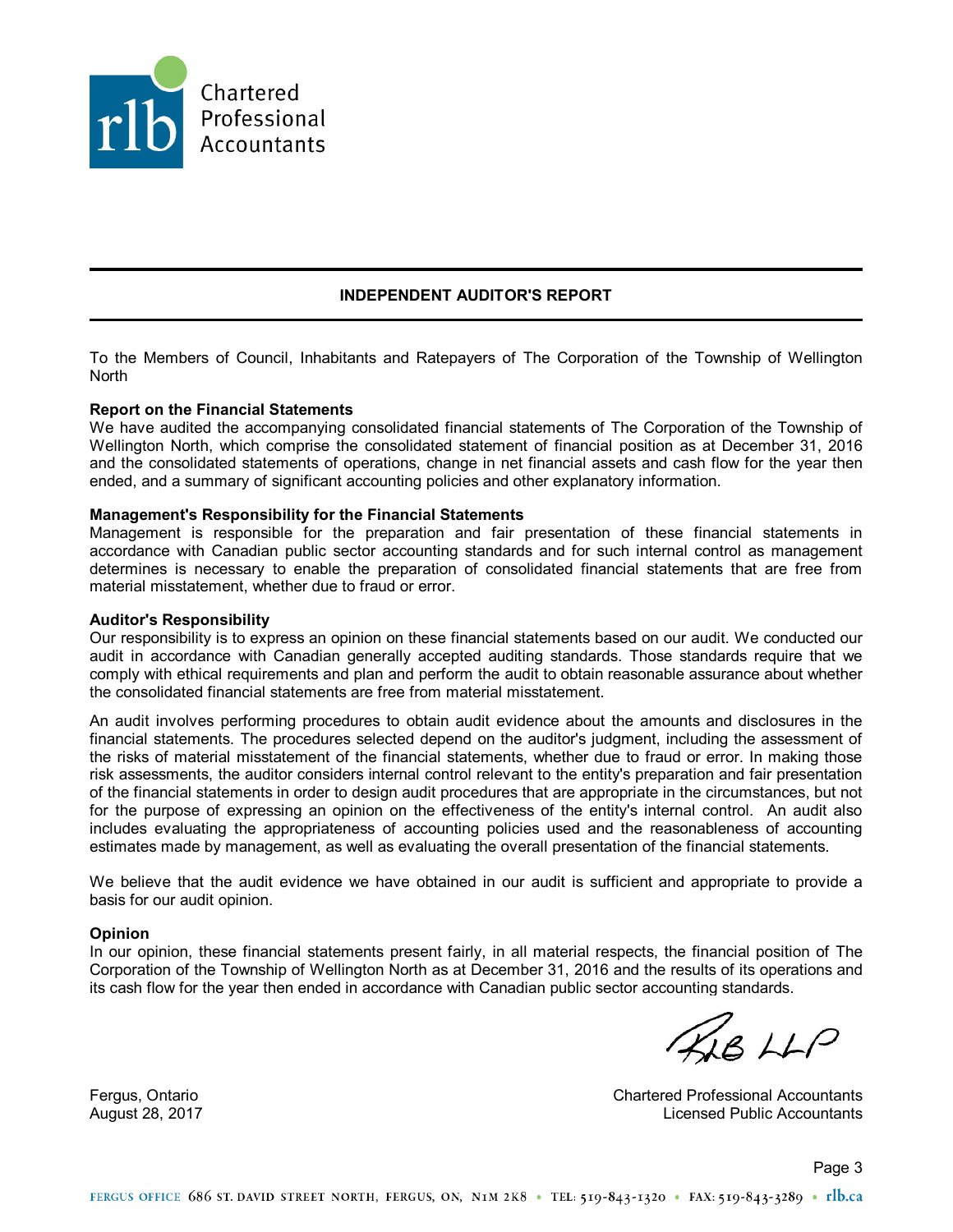# **CONSOLIDATED STATEMENT OF FINANCIAL POSITION**

# **AS AT DECEMBER 31, 2016**

|                                                                                                                                                                            | 2016                                                                                   | 2015                                                                                        |  |
|----------------------------------------------------------------------------------------------------------------------------------------------------------------------------|----------------------------------------------------------------------------------------|---------------------------------------------------------------------------------------------|--|
| FINANCIAL ASSETS                                                                                                                                                           |                                                                                        |                                                                                             |  |
| Cash (note 2)<br>Investments<br>Taxes receivable<br>Trade and other receivables<br>Long term receivables (note 3)<br>Investment in Wellington North Power Inc.<br>(note 4) | \$20,917,095<br>10,581<br>1,493,994<br>2,624,273<br>282,761<br>4,509,749<br>29,838,453 | 18,605,545<br>\$.<br>10,524<br>1,371,026<br>1,942,206<br>522,875<br>4,100,024<br>26,552,200 |  |
| <b>LIABILITIES</b>                                                                                                                                                         |                                                                                        |                                                                                             |  |
| Accounts payable and accrued liabilities<br>Deferred revenue (note 6)<br>Long term debt (note 5)                                                                           | 2,451,169<br>3,380,088<br>6,225,301<br>12,056,558                                      | 2,218,401<br>2,925,161<br>7,263,752<br>12,407,314                                           |  |
| <b>NET FINANCIAL ASSETS</b>                                                                                                                                                | <u>17,781,895</u>                                                                      | <u>14,144,886</u>                                                                           |  |
| NON-FINANCIAL ASSETS                                                                                                                                                       |                                                                                        |                                                                                             |  |

| Tangible capital assets (schedule 2)    | 109.115.443 | 109.835.579 |
|-----------------------------------------|-------------|-------------|
| Prepaid expenses and inventory          | 87.553      | 84.325      |
|                                         | 109.202.996 | 109,919,904 |
| <b>ACCUMULATED SURPLUS (schedule 3)</b> |             |             |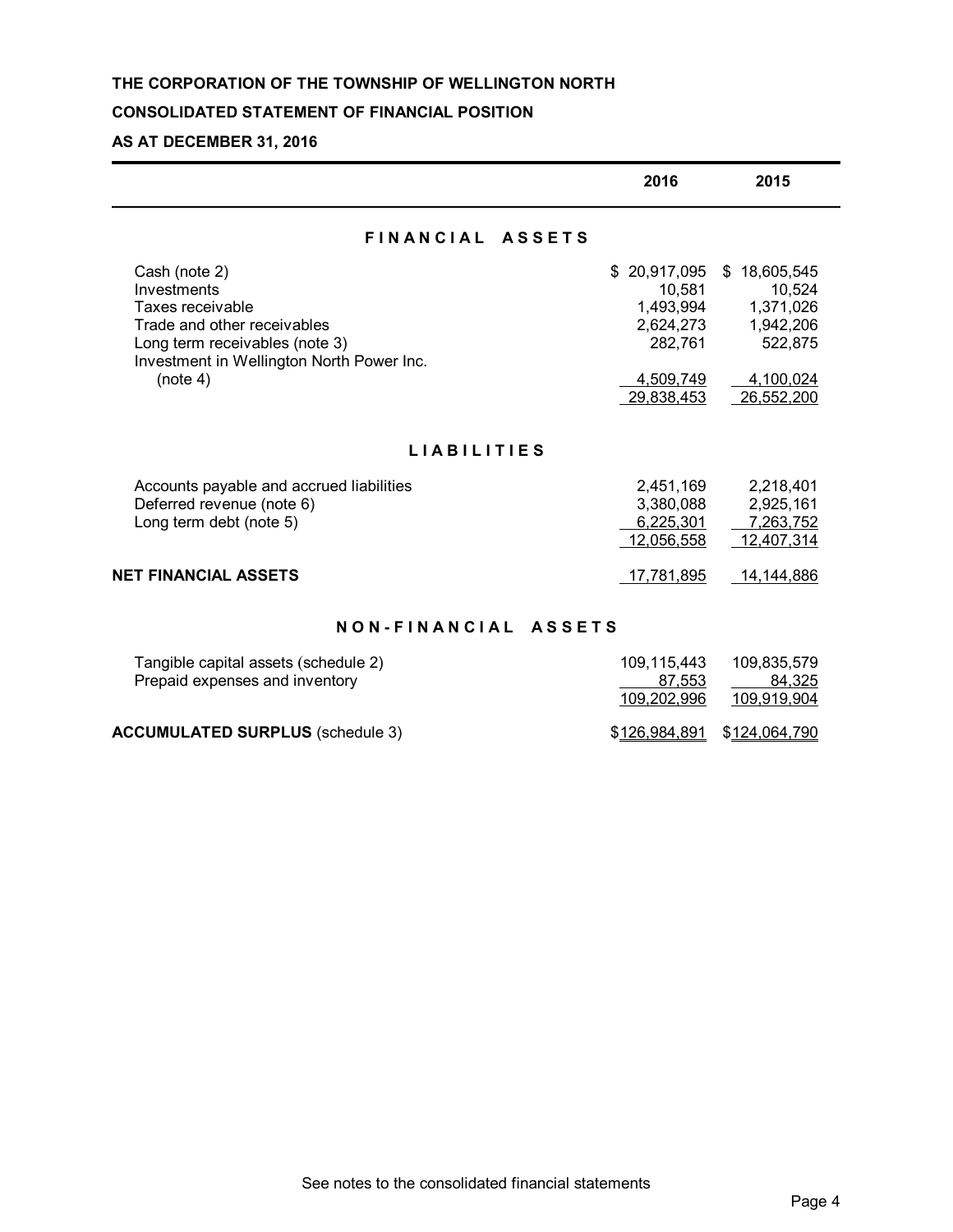# **CONSOLIDATED STATEMENT OF OPERATIONS**

|                                                 | 2016<br><b>Budget</b> | 2016<br><b>Actual</b> | 2015<br><b>Actual</b> |
|-------------------------------------------------|-----------------------|-----------------------|-----------------------|
| <b>REVENUE</b>                                  |                       |                       |                       |
| Net taxation/user charges                       | \$<br>7,153,339       | \$<br>7,203,717       | \$<br>6,910,028       |
| Fees and service charges                        | 5,693,098             | 5,664,382             | 5,617,630             |
| Grants                                          | 3,171,953             | 3,024,480             | 2,612,109             |
| Other income (note 7)                           | 1,341,125             | 971,085               | 732,087               |
| Obligatory reserve funds revenue                |                       |                       |                       |
| recognized (note 6)                             | 0                     | 366,239               | 395,320               |
|                                                 | 17,359,515            | 17,229,903            | 16,267,174            |
| <b>EXPENSES</b> (schedule 1)                    |                       |                       |                       |
| General government                              | 2,090,033             | 1,285,405             | 1,337,926             |
| Protection to persons and property              | 1,170,986             | 1,262,532             | 1,158,857             |
| <b>Transportation services</b>                  | 5,623,713             | 5,863,737             | 5,642,003             |
| <b>Environmental services</b>                   | 3,773,371             | 3,566,288             | 3,370,467             |
| <b>Health services</b>                          | 34,324                | 43,712                | 37,890                |
| Recreation and culture                          | 2,019,554             | 1,969,409             | 1,915,281             |
| Planning and development                        | 25,483                | 318,719               | 340,168               |
|                                                 | 14,737,464            | 14,309,802            | 13,802,592            |
| <b>ANNUAL SURPLUS</b>                           | 2,622,051<br>\$       | \$2,920,101           | \$ 2,464,582          |
| <b>ACCUMULATED SURPLUS at beginning of year</b> |                       | \$124,064,790         | \$121,600,208         |
| Annual surplus                                  |                       | 2,920,101             | 2,464,582             |
| <b>ACCUMULATED SURPLUS at end of year</b>       |                       | \$126,984,891         | \$124,064,790         |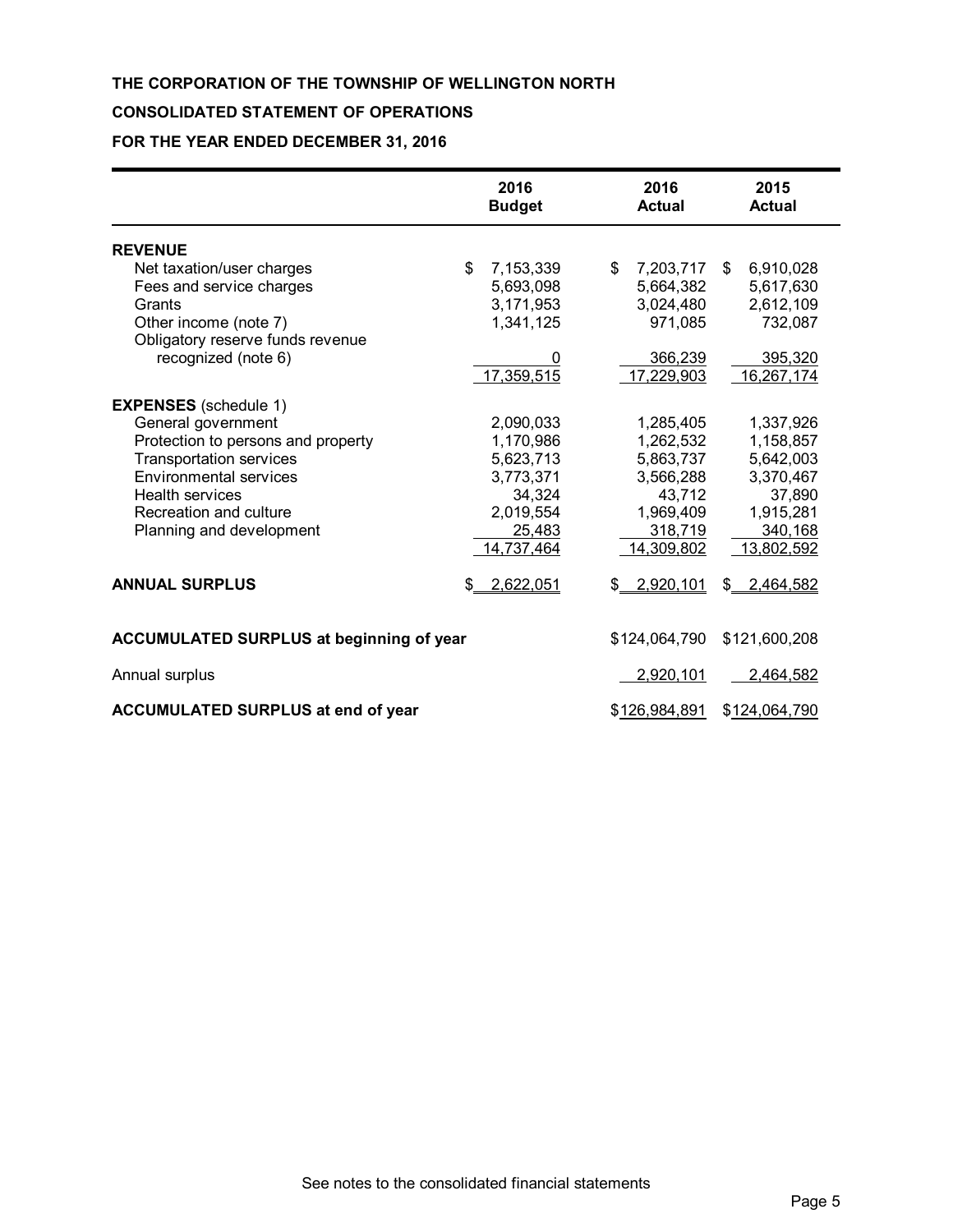# **THE CORPORATION OF THE TOWNSHIP OF WELLINGTON NORTH CONSOLIDATED STATEMENT OF CHANGE IN NET FINANCIAL ASSETS FOR THE YEAR ENDED DECEMBER 31, 2016**

|                                                                                                                                                                                        | 2016<br><b>Budget</b>                   | 2016<br>Actual                                           | 2015<br><b>Actual</b>                                   |
|----------------------------------------------------------------------------------------------------------------------------------------------------------------------------------------|-----------------------------------------|----------------------------------------------------------|---------------------------------------------------------|
| <b>Annual surplus</b>                                                                                                                                                                  | 2,622,051                               | 2,920,101 \$                                             | 2,464,582                                               |
| Acquisition of tangible capital assets<br>Amortization of tangible capital assets<br>Loss on disposal of tangible capital assets<br>Proceeds on disposal of tangible capital<br>assets | (4,395,099)<br>4,482,036<br>0<br>86,937 | (4,395,099)<br>4,562,448<br>530.286<br>22,500<br>720,135 | (4,548,710)<br>4,482,036<br>438,137<br>3,221<br>374,684 |
| Change in prepaid expenses and inventory                                                                                                                                               | 0                                       | (3,227)                                                  | 19,383                                                  |
| <b>INCREASE IN NET FINANCIAL ASSETS</b>                                                                                                                                                | \$2,708,988                             | 3,637,009                                                | 2,858,649                                               |
| NET FINANCIAL ASSETS at beginning of year                                                                                                                                              |                                         | 14.144.886                                               | 11,286,237                                              |
| NET FINANCIAL ASSETS at end of year                                                                                                                                                    |                                         | 17,781,895 \$                                            | 14,144,886                                              |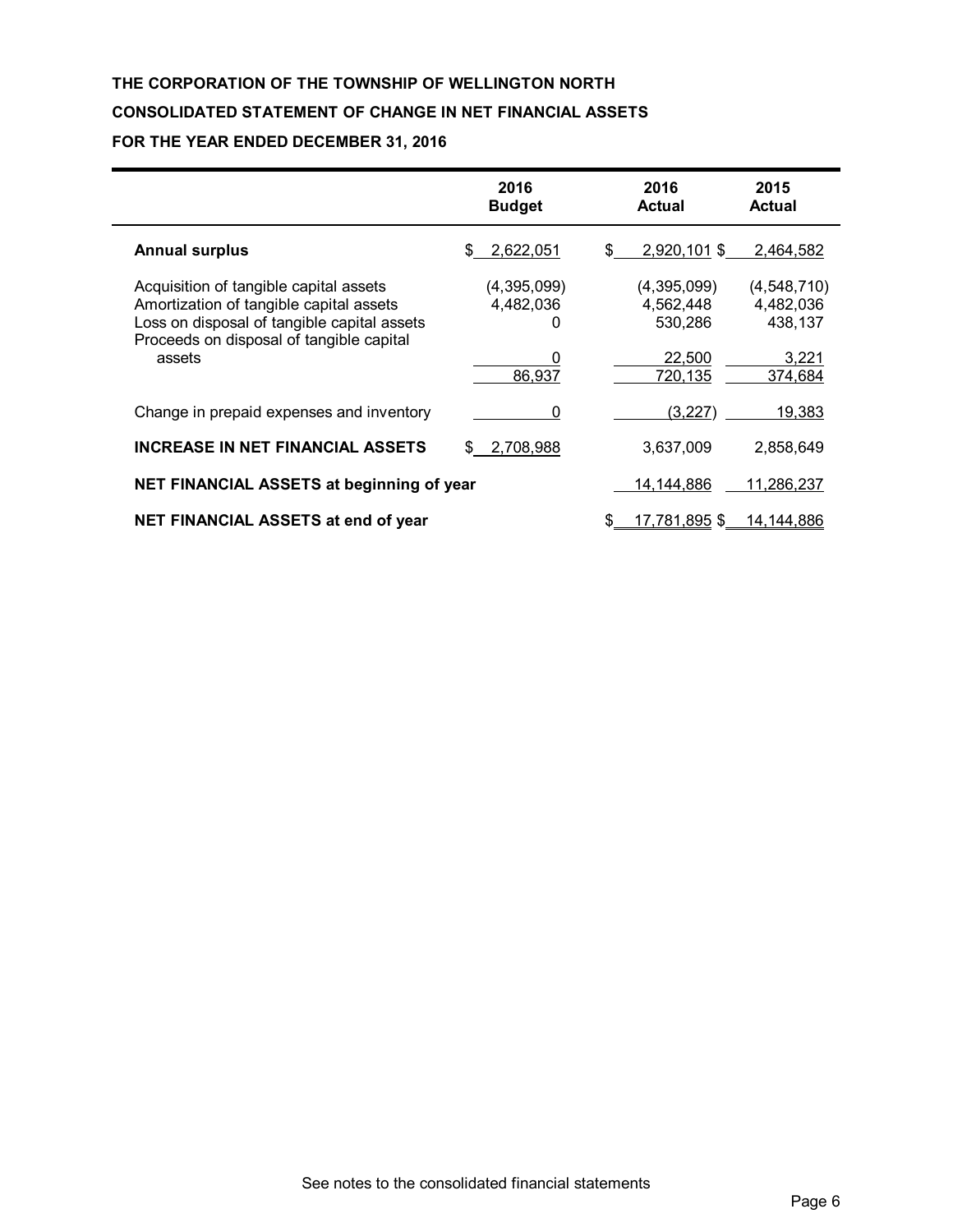# **CONSOLIDATED STATEMENT OF CASH FLOW**

|                                                       | 2016                 | 2015                  |
|-------------------------------------------------------|----------------------|-----------------------|
| CASH PROVIDED BY (USED IN) OPERATING ACTIVITIES       |                      |                       |
| Annual surplus for the year                           | \$<br>2,920,101      | 2,464,582<br>\$       |
| Items not requiring an outlay of cash<br>Amortization | 4,562,448            | 4,482,036             |
| Loss on disposal of tangible capital assets           | 530,286              | 438,137               |
| Share of income of Wellington North Power Inc.        | (409, 725)           | (236, 818)            |
|                                                       | 4,683,009            | 4,683,355             |
|                                                       | 7,603,110            | 7,147,937             |
| Net changes in non-cash working capital               |                      |                       |
| Taxes receivable<br>Trade and other receivables       | (122, 968)           | 171,199               |
| Accounts payable and accrued liabilities              | (682,067)<br>232,768 | (466, 280)<br>263,732 |
| Prepaid expenses and inventory                        | (3,227)              | 19,383                |
| Deferred revenue                                      | 454,927              | 113,513               |
|                                                       | (120, 567)           | 101,547               |
|                                                       | 7,482,543            | 7,249,484             |
| CASH PROVIDED BY (USED IN) CAPITAL ACTIVITIES         |                      |                       |
| Acquisition of tangible capital assets                | (4,395,099)          | (4,548,710)           |
| Proceeds on disposal of tangible capital assets       | 22,500               | 3,221                 |
|                                                       | (4,372,599)          | (4,545,489)           |
| <b>CASH USED IN FINANCING ACTIVITIES</b>              |                      |                       |
| Repayment of long term debt                           | (1,038,451)          | (987, 107)            |
| CASH PROVIDED BY (USED IN) INVESTING ACTIVITIES       |                      |                       |
| Increase in investments                               | (57)                 | (82)                  |
| Decrease in long term receivables                     | 240,114              | 203,024               |
|                                                       | 240,057              | 202,942               |
| <b>NET INCREASE IN CASH</b>                           | 2,311,550            | 1,919,830             |
| CASH, beginning of year                               | 18,605,545           | 16,685,715            |
| CASH, end of year                                     | \$ 20,917,095        | \$ 18,605,545         |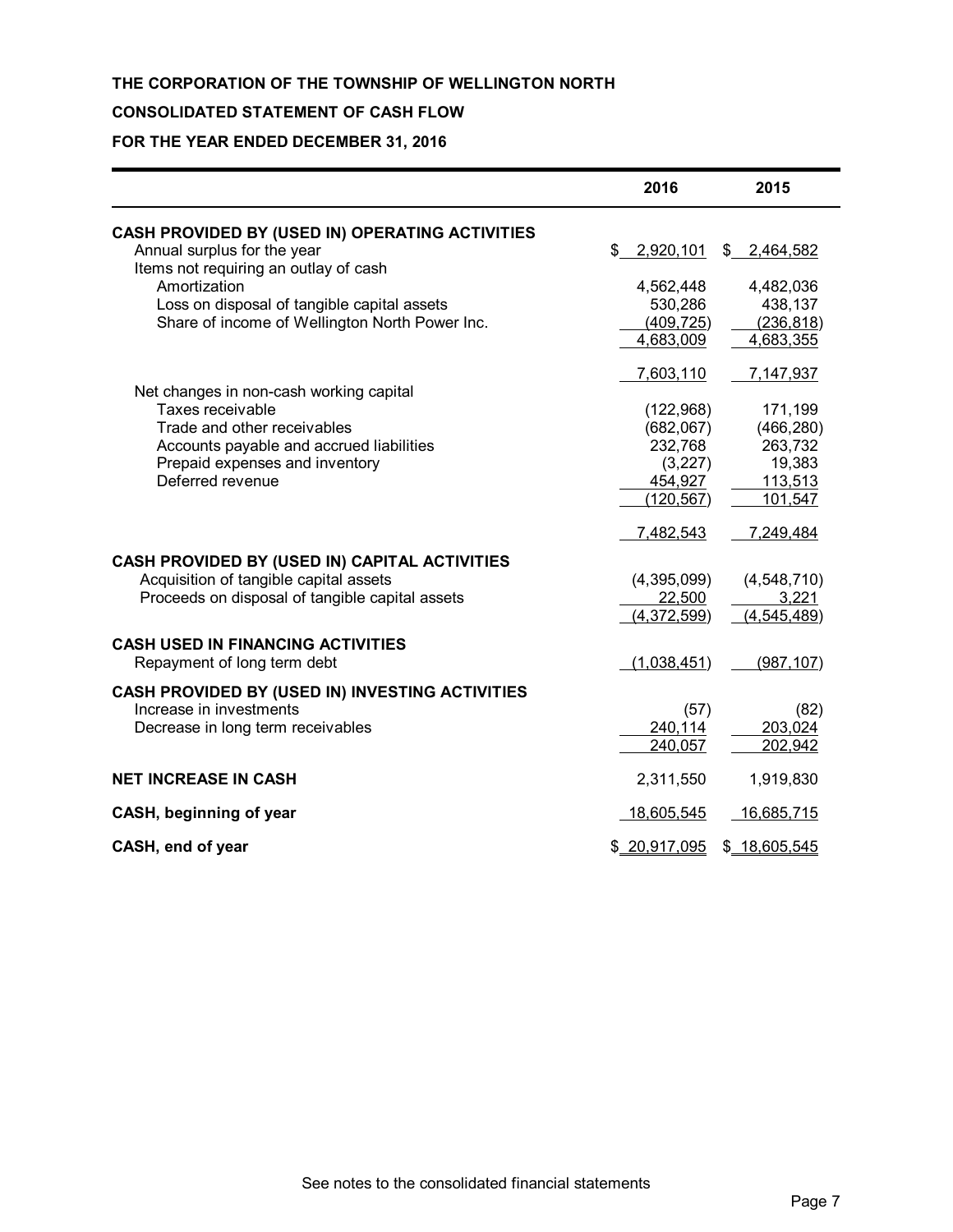# **THE CORPORATION OF THE TOWNSHIP OF WELLINGTON NORTH NOTES TO THE CONSOLIDATED FINANCIAL STATEMENTS**

**FOR THE YEAR ENDED DECEMBER 31, 2016**

## **1. SUMMARY OF SIGNIFICANT ACCOUNTING POLICIES**

The consolidated financial statements of The Corporation of the Township of Wellington North are the representation of management prepared in accordance with Canadian public sector accounting standards (PSAS) as established by the Public Sector Accounting Board (PSAB) of CPA Canada. Significant accounting policies adopted by The Corporation of the Township of Wellington North are as follows:

- (a) BASIS OF CONSOLIDATION
	- (i) These consolidated statements reflect the assets, liabilities, revenues and expenses of the current fund, capital fund, reserves and reserve funds of all municipal organizations, committees and boards which are controlled by Council. All interfund assets and liabilities and revenues and expenses have been eliminated on consolidation. The following board has been reflected in the consolidated financial statements:

Mount Forest Business Improvement Area 100%

Government business enterprises and partnerships are separate legal entities which do not rely on the municipality for funding. Investments in government business enterprises are accounted for using the modified equity method. The following government business enterprise is reflected in the consolidated financial statements:

Wellington North Power Inc 96.71%

(ii) Accounting for County and School Board Transactions:

The taxation, other revenues, expenditures, assets and liabilities with respect to the operations of the school boards and the County of Wellington are not reflected in the municipal fund balances of these financial statements. Overlevies (underlevies) are reported on the Consolidated Statement of Financial Position as accrued liabilities (other receivables).

- (iii) Trust funds and their related operations administered by the municipality are not consolidated, but are reported separately on the Trust Funds Statement of Financial Position and Continuity.
- (b) BASIS OF ACCOUNTING
	- (i) Sources of financing and expenditures are reported on the accrual basis of accounting.
	- (ii) The accrual basis of accounting recognizes revenues as they become available and measurable. Expenditures are recognized as they are incurred and measurable as a result of receipt of goods or services and the creation of a legal obligation to pay.
- (c) USE OF ESTIMATES

The preparation of financial statements in accordance with PSAS requires management to make estimates and assumptions that affect the reported amounts of assets and liabilities at the date of the financial statements, and the reported amounts of revenues and expenses during the reporting period. Significant areas requiring management's estimates include amortization and accrued liabilities. By their nature, these estimates are subject to measurement uncertainty and actual results could differ from management's best estimates as additional information becomes available in the future.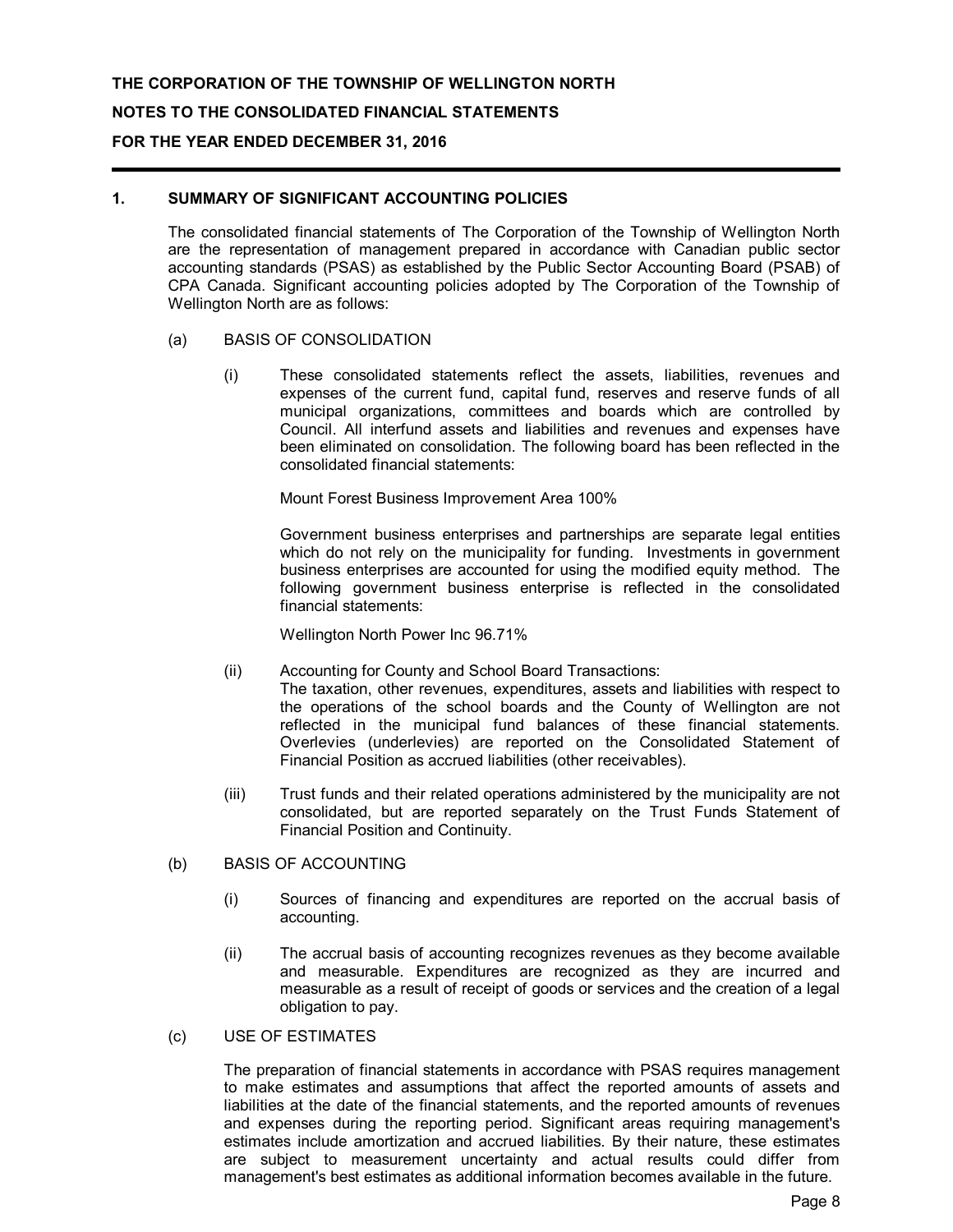#### **1. SUMMARY OF SIGNIFICANT ACCOUNTING POLICIES** (continued)

#### (d) INVESTMENTS

Investments held by the municipality are recorded at cost.

#### (e) LONG TERM RECEIVABLES

Long term receivables are recorded at cost.

#### (f) DEFERRED REVENUE

The revenue is reported on the Consolidated Statement of Operations in the year in which it is used for the specified purpose, and any unspent revenue is deferred to the following year.

#### (g) NON-FINANCIAL ASSETS

Non-financial assets are not available to discharge existing liabilities and are held for use in the provision of services. They have useful lives extending beyond the current year and are not intended for sale in the ordinary course of operations. The change in nonfinancial assets during the year, together with the excess of revenues over expenses, provides the Change in Net Financial Assets for the year.

#### (i) Tangible capital assets

Tangible capital assets are recorded at cost which includes all amounts that are directly attributed to acquisition, construction, development or betterment of the asset. The cost, less residual value, of the tangible capital asset is amortized on a straight-line basis over its estimated useful life as follows:

| Land improvements           | 30 to 75 years |
|-----------------------------|----------------|
| <b>Buildings</b>            | 20 to 50 years |
| Machinery and equipment     | 5 to 50 years  |
| Vehicles                    | 10 to 20 years |
| Roads                       | 30 years       |
| <b>Bridges and culverts</b> | 50 years       |
| Water and sewer systems     | 70 years       |

Assets under construction are not amortized until the asset is available for productive use.

#### (ii) Contributions of tangible capital assets

Tangible capital assets received as contributions are recorded at their fair value and are recognized as revenue at the date of receipt.

(iii) Leases

Leases are classified as capital or operating leases. Leases which transfer substantially all of the benefits and risks incidental to ownership of property are accounted for as capital leases. All other leases are accounted for as operating leases and the related lease payments are charged to expenses as incurred.

#### (iv) Inventories

Inventories held for consumption are recorded at the lower of cost and replacement cost.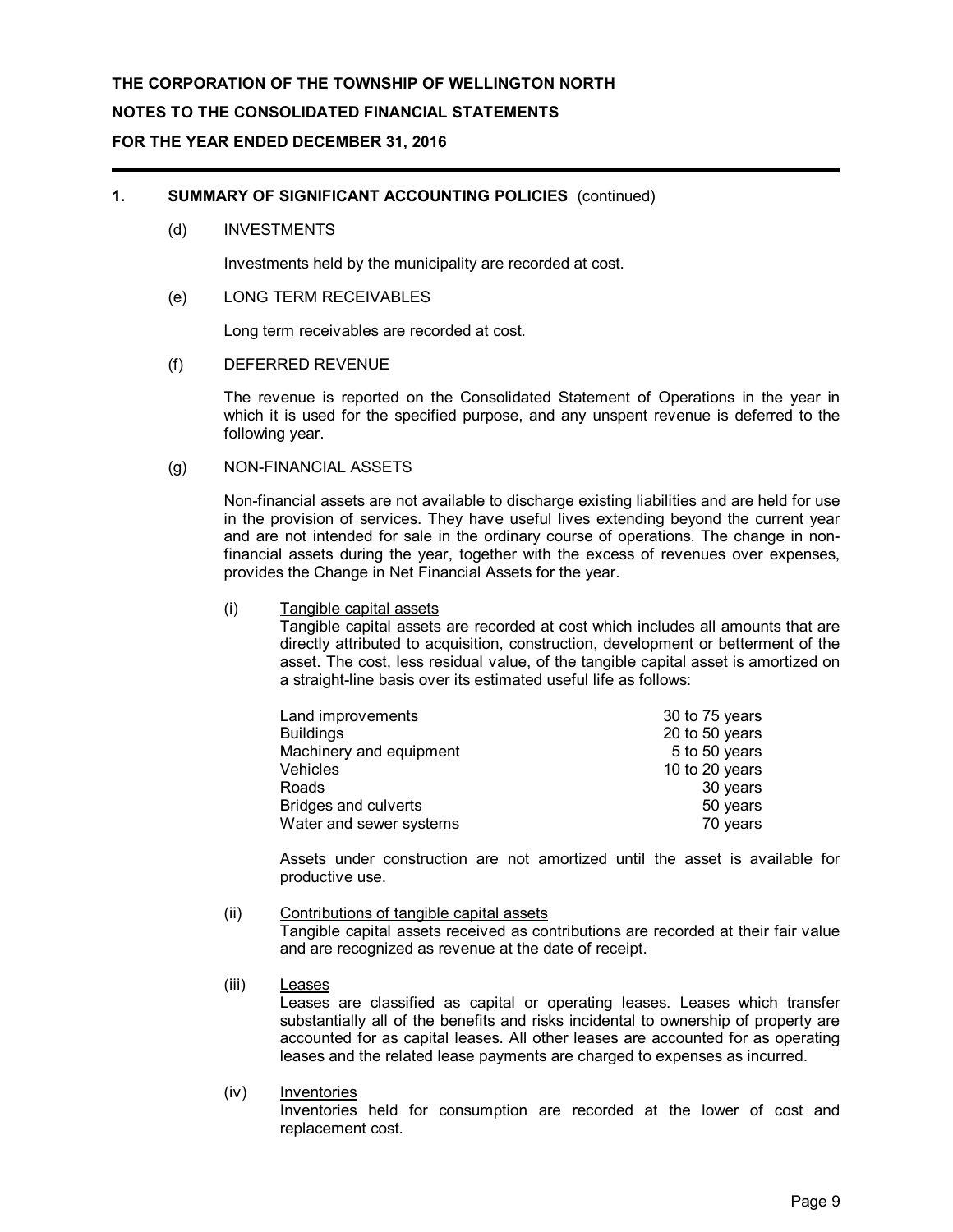#### **1. SUMMARY OF SIGNIFICANT ACCOUNTING POLICIES** (continued)

#### (h) REVENUE RECOGNITION

Revenues are recognized as follows:

- (i) Tax revenue is recognized as revenue when the amounts are levied on the municipality's ratepayers.
- (ii) Fines and donations are recognized when collected.
- (iii) Other revenues are recorded upon sale of goods or provision of service when collection is reasonably assured.
- (iv) Government transfers are recognized in the financial statements as revenues in the period in which events giving rise to the transfer occur providing the transfers are authorized, eligibility criteria have been met and reasonable estimates of the amounts can be made.
- (v) Revenue restricted by legislation, regulation or agreement and not available for general municipal purposes is reported as deferred revenue on the consolidated statement of financial position. The revenue is recognized in the consolidated statement of operations in the year in which it is used for a specific purpose. Reserve fund transfers are recognized as revenue in the year they are used.

#### (i) POST-EMPLOYMENT BENEFITS

The contributions to the Ontario Municipal Employees Retirement System ("OMERS"), a multi-employer defined benefit plan, are expensed when contributions are due.

## **2. CASH**

The Township of Wellington North has an undrawn credit facility of \$3,678,000 for operating purposes.

The municipality's deposits are held with a Canadian Chartered Bank. The Canadian Deposit Insurance Corporation insures deposits up to a maximum of \$100,000 per depositor.

#### **3. LONG TERM RECEIVABLES**

|                                                                                                                                                           | 2016         |   | 2015    |
|-----------------------------------------------------------------------------------------------------------------------------------------------------------|--------------|---|---------|
| Sewer loans, 6%, various repayment amounts,<br>due in 2016 - 2018                                                                                         | \$<br>19.415 | S | 20,538  |
| Township of Southgate for the Mount Forest<br>and Area Sports Complex, repayable in<br>annual principal payments of \$100,925, 0%,<br>due January 1, 2016 | 0            |   | 100,925 |
| Pledge amounts in relation to King Street<br>Playground, 0%, payable in annual principal<br>payments of \$5,000, due 2018                                 | 5,000        |   | 15,000  |
| Tile drainage loans, 8% or 6%, various<br>repayments, due 2016 - 2022                                                                                     | 258,346      |   | 386,412 |
|                                                                                                                                                           | 282.761      |   | 522.875 |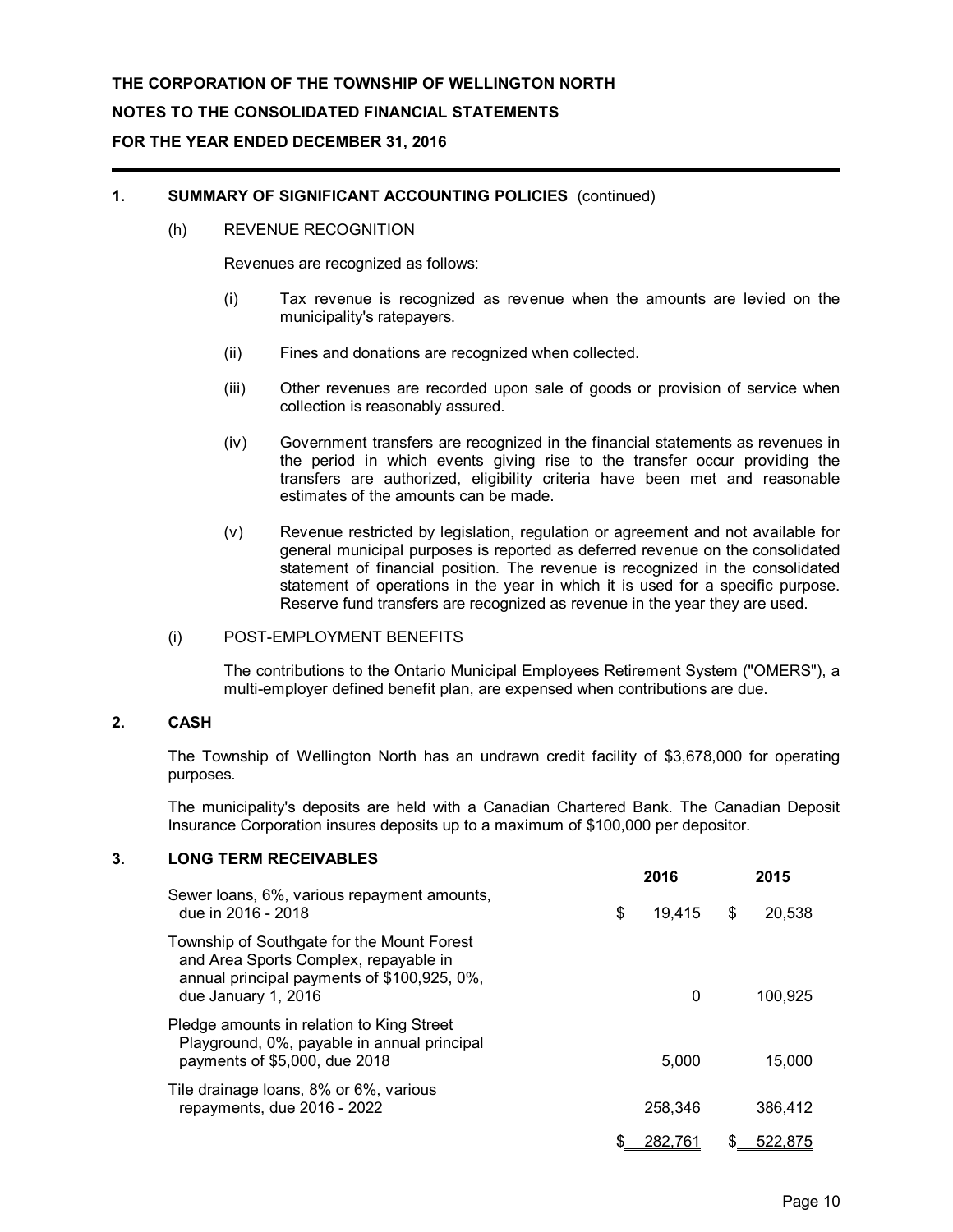# **THE CORPORATION OF THE TOWNSHIP OF WELLINGTON NORTH NOTES TO THE CONSOLIDATED FINANCIAL STATEMENTS FOR THE YEAR ENDED DECEMBER 31, 2016**

#### **4. INVESTMENT IN WELLINGTON NORTH POWER INC.**

Wellington North Power Inc. is a corporation incorporated under the laws of the Province of Ontario and provides municipal electrical services. The Corporation of the Township of Wellington North owns 96.71% of the outstanding shares of Wellington North Power Inc.

The following summarizes the financial position and operations of the government business enterprise which has been reported in these financial statements using the modified equity method:

|                                                                                 | 2016                 | 2015                 |
|---------------------------------------------------------------------------------|----------------------|----------------------|
| Investment in common shares                                                     | \$1.585.016          | \$1,585,016          |
| Note receivable on demand, interest at 4.41%<br>Share of accumulated net income | 985.016<br>1.939.717 | 985.016<br>1,529,992 |
|                                                                                 | \$4,509,749          | \$4,100,024          |

During 2016, the Corporation of the Township of Wellington North received interest of \$44,293 (2015 - \$43,439) from Wellington North Power Inc.

The following is selected financial information from the December 31, 2016 audited financial statements of Wellington North Power Inc.

|                                              | 2016                                    | 2015                                    |
|----------------------------------------------|-----------------------------------------|-----------------------------------------|
| Assets                                       | \$13,311,267                            | \$12,134,152                            |
| Liabilities<br>Equity<br>Regulatory balances | 8,865,399<br>\$<br>3,737,149<br>708,719 | 7,852,340<br>\$<br>3,313,485<br>968,327 |
|                                              | \$13,311,267                            | \$12,134,152                            |
| Revenues<br>Expenses                         | \$16,923,431<br>16,499,767              | \$15,679,033<br>15,434,159              |
| Net income for the year                      | \$<br>423,664                           | \$<br>244,874                           |

#### **5. LONG TERM DEBT**

The balance of long term liabilities on the Consolidated Statement of Financial Position is made up of the following:

|                                                                                                                 | 2016         | 2015          |
|-----------------------------------------------------------------------------------------------------------------|--------------|---------------|
| Tile drainage loans payable, 8% or 6%, due from 2016 -<br>2022                                                  | 258,346<br>S | 386,412<br>\$ |
| Debenture payable, 5.84%, payable \$128,114 semi-<br>annually, principal and interest, due August 2024          | 1,619,140    | 1,773,995     |
| Debenture payable, 4.858%, payable \$191,153 semi-<br>annually, principal and interest, due December 2017       | 368,815      | 720.345       |
| Debenture payable, 3.85% increasing to 5%, principal                                                            |              |               |
| repayments annually at declining rate, due July 2018<br>Debenture payable, 1.65% increasing to 4.90%, principal | 1,085,000    | 1,216,000     |
| repayments annually at declining rate, due February<br>2019                                                     | 1.213.000    | 1,338,000     |
| Debenture payable, 1.60% increasing to 4.85%, principal<br>repayments annually at declining rate, due June 2020 | 1,681,000    | 1,829,000     |
|                                                                                                                 | \$ 6.225.301 | \$7.263.752   |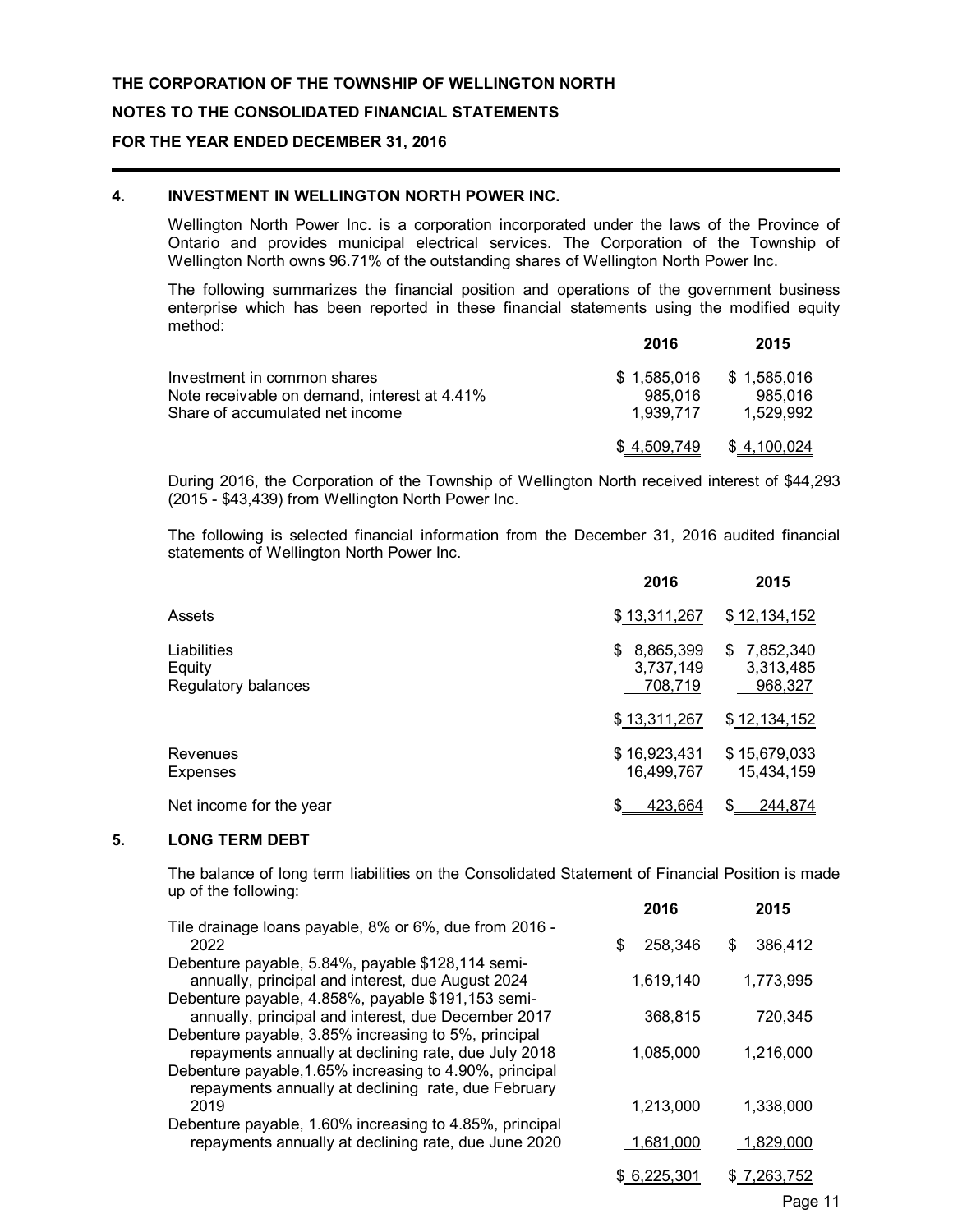# **THE CORPORATION OF THE TOWNSHIP OF WELLINGTON NORTH NOTES TO THE CONSOLIDATED FINANCIAL STATEMENTS FOR THE YEAR ENDED DECEMBER 31, 2016**

# **5. LONG TERM DEBT** (continued)

Principal repayments, in aggregate, are due as follows:

| 2017       | 954.845<br>S |
|------------|--------------|
| 2018       | 1,422,750    |
| 2019       | 1,300,045    |
| 2020       | 1,386,950    |
| 2021       | 206,502      |
| Thereafter | 954,209      |
|            |              |

\$ 6,225,301

#### **6. DEFERRED REVENUE**

|                                           | <b>DEC 31/15</b> |   | <b>CONTRI-</b><br><b>BUTIONS</b><br><b>RECEIVED</b> |   | <b>INVEST-</b><br><b>MENT</b><br><b>INCOME</b> |     | <b>REVENUE</b><br><b>RECOGNIZED</b> | <b>DEC 31/16</b> |
|-------------------------------------------|------------------|---|-----------------------------------------------------|---|------------------------------------------------|-----|-------------------------------------|------------------|
| <b>OBLIGATORY RESERVE</b><br><b>FUNDS</b> |                  |   |                                                     |   |                                                |     |                                     |                  |
| Development charges \$2,279,599           |                  | S | 405,230                                             | S | 22,948                                         | \$  | 0                                   | \$2,707,777      |
| Recreational land                         | 89.885           |   | 53,000                                              |   | 1,221                                          |     | 0                                   | 144,106          |
| Gas tax                                   | 482.991          |   | 348.937                                             |   | 3,980                                          |     | (366.239)                           | 469,669          |
|                                           | 2,852,475        |   | 807,167                                             |   | 28,149                                         |     | (366, 239)                          | 3,321,552        |
| <b>OTHER</b><br>Municipal roads and       |                  |   |                                                     |   |                                                |     |                                     |                  |
| bridges                                   | 72,686           |   | 58,536                                              |   | 0                                              |     | (72, 686)                           | 58,536           |
|                                           | \$2,925,161      | S | 865,703                                             |   | 28.149                                         | \$. | (438, 925)                          | \$ 3.380.088     |

# **7. OTHER INCOME**

|                                                                                                                                                                                                                                        | 2016<br><b>Budget</b>                                                      |    | 2016<br><b>Actual</b>                                                            |   | 2015<br><b>Actual</b>                                                         |
|----------------------------------------------------------------------------------------------------------------------------------------------------------------------------------------------------------------------------------------|----------------------------------------------------------------------------|----|----------------------------------------------------------------------------------|---|-------------------------------------------------------------------------------|
| Penalties and interest on taxation<br>Miscellaneous<br>Other fines and penalties<br>Investment income<br>Rents, concessions and franchises<br>Donations<br>Loss on disposal of land and other assets<br>Government business enterprise | \$<br>201,000<br>86,085<br>1,500<br>158,283<br>856,257<br>0<br>38,000<br>0 | \$ | 203,563<br>157,273<br>2.381<br>258,731<br>469,678<br>20<br>(530, 286)<br>409,725 | S | 210,826<br>112,709<br>667<br>265,814<br>343,370<br>20<br>(438,137)<br>236,818 |
|                                                                                                                                                                                                                                        | \$1,341,125                                                                | S  | 971,085                                                                          |   | 732,087                                                                       |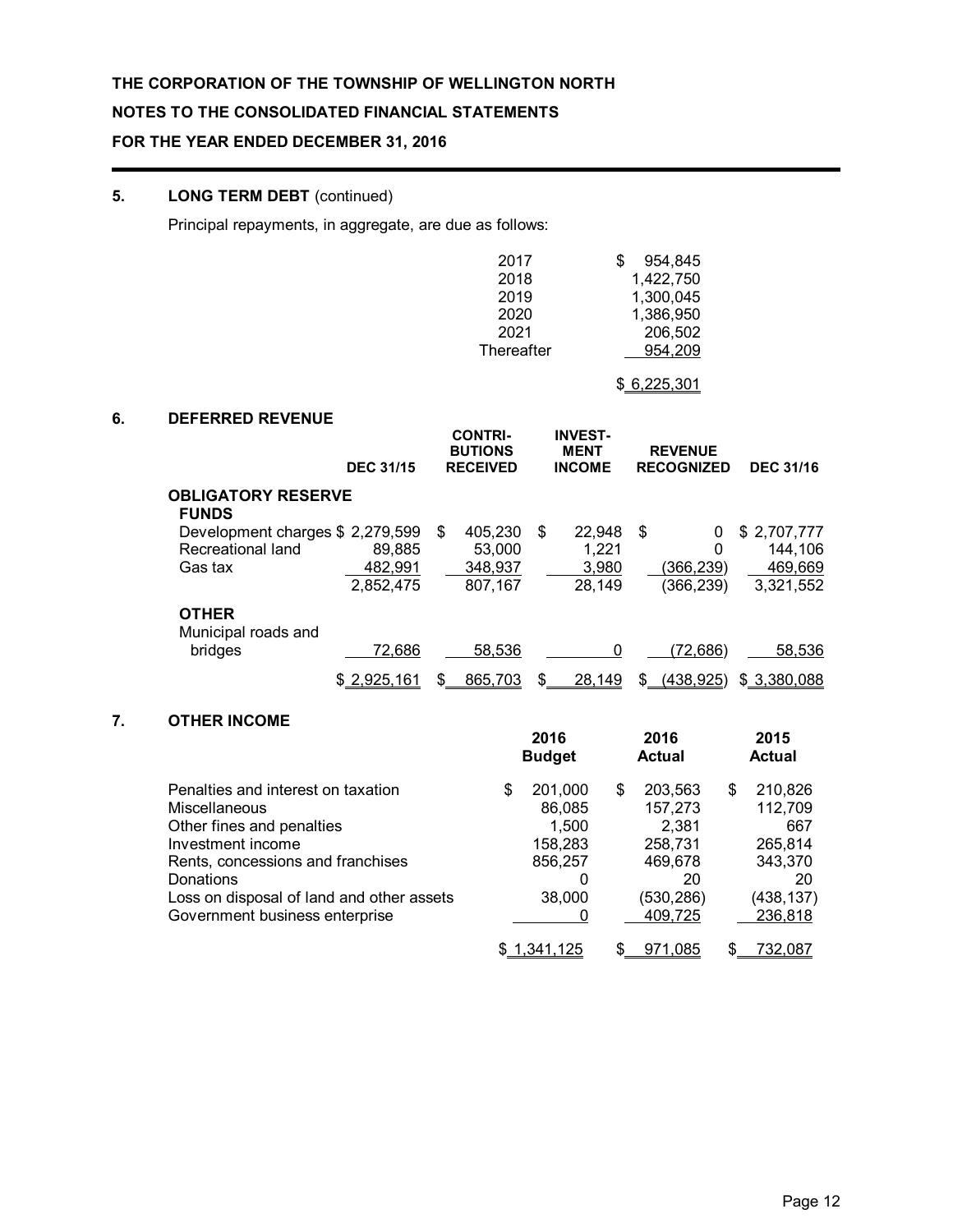# **THE CORPORATION OF THE TOWNSHIP OF WELLINGTON NORTH NOTES TO THE CONSOLIDATED FINANCIAL STATEMENTS FOR THE YEAR ENDED DECEMBER 31, 2016**

#### **8. PENSION AGREEMENTS**

The municipality makes contributions to the Ontario Municipal Employees Retirement Fund (OMERS), which is a multi-employer plan, on behalf of 39 (2015 - 39) members of its staff. This plan is a defined benefit plan which specifies the amount of the retirement entitlement to be received by the employees based on the length of service and rates of pay. Employees and employers contribute jointly to the plan. The employer amount contributed to OMERS for 2016 by the municipality was \$211,993 (2015 - \$216,500). The contribution rate for 2016 was 9.0% to 14.6% depending on age and income level, which is consistent with the previous year. OMERS is a multi-employer plan, therefore any pension plan surpluses or deficits are a joint responsibility of Ontario municipal organizations and their employees. As a result, the municipality does not recognize any share of the OMERS pension surplus or deficit. The last available report for the OMERS plan was December 31, 2016. At that time, the plan reported a \$5.7 billion actuarial deficit (2015 - \$7.0 billion actuarial deficit), based on accrued pension obligations of \$87.0 billion (2015 - \$81.9 billion) and net assets available for benefits of \$85.4 billion (2015 - \$77.2 billion).

#### **9. OPERATIONS OF THE SCHOOL BOARDS AND THE COUNTY OF WELLINGTON**

During the year, the following taxation revenue was raised and remitted to the school boards and County of Wellington:

|                                       | 2016                                   | 2015      |
|---------------------------------------|----------------------------------------|-----------|
| School Boards<br>County of Wellington | $$3,496,132$ $$3,436,179$<br>8,412,134 | 8.091.936 |
|                                       | \$ 11,908,266 \$ 11,528,115            |           |

#### **10. TRUST FUNDS**

The trust funds administered by the municipality amounting to \$328,879 (2015 - \$328,621) have not been included in the statement of financial position, nor have the operations been included in the statement of operations.

#### **11. SEGMENTED INFORMATION**

The Corporation of the Township of Wellington North is a diversified municipal government institution that provides a wide range of services to its residents such as police, fire, sewer, water, waste collection, disposal and recycling, recreational, library and planning. Distinguishable functional segments have been separately disclosed in the segmented information. The nature of the segments and the activities they encompass are as follows:

#### General Government

This segment relates to the governance and operations of the municipality itself and cannot be directly attributed to another specific segment.

#### Protection to Persons and Property

Protection is comprised of police services, fire protection, conservation authority, emergency measures, animal control and building and structural inspection. The police services ensure the safety and protection of the residents and their property. The fire department is responsible to provide fire suppression service, fire prevention programs, training and education. The members of the fire department consist of volunteers. The building department provides a number of services including maintenance and enforcement of building and construction codes and review of all property development plans through its application process.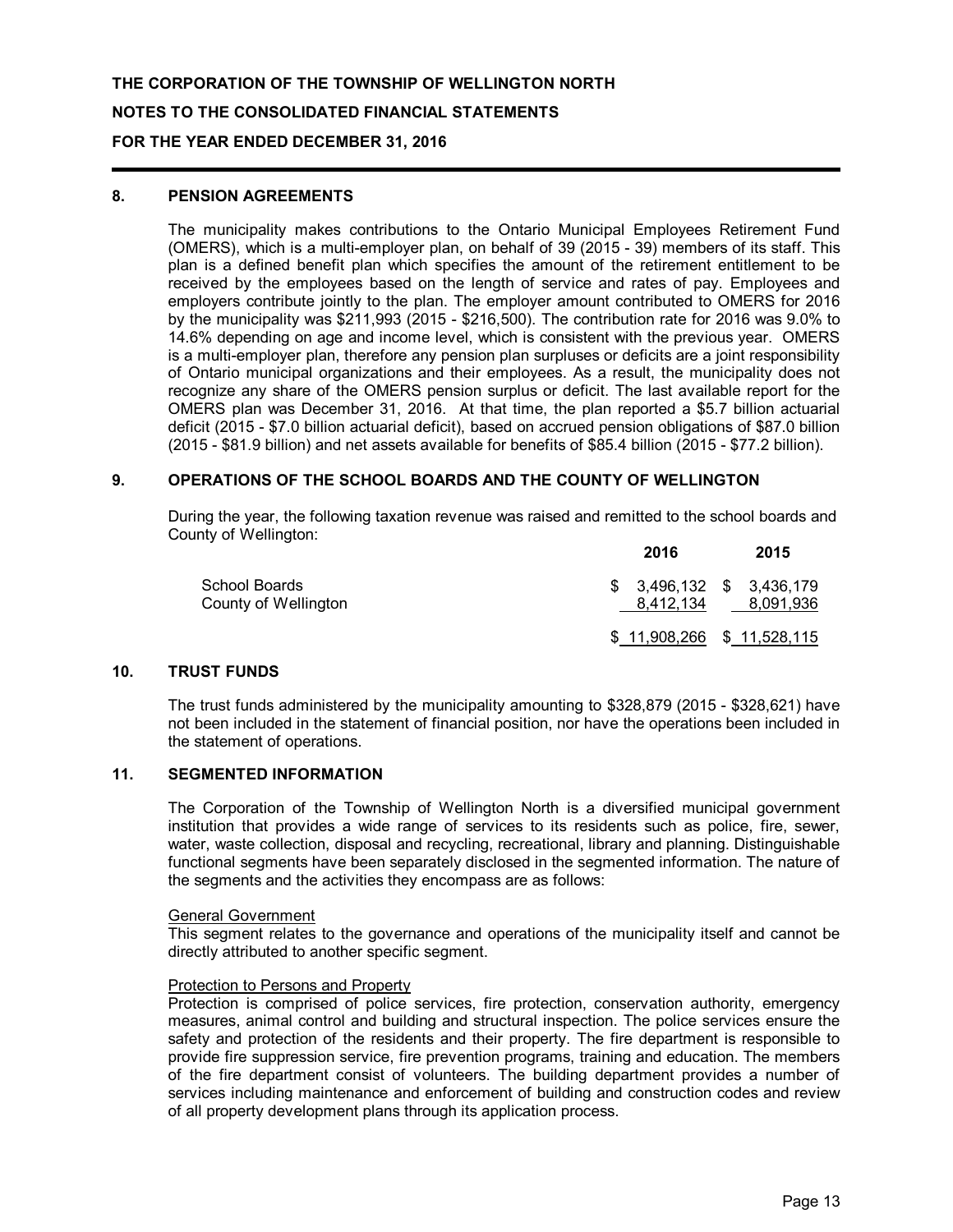#### **NOTES TO THE CONSOLIDATED FINANCIAL STATEMENTS**

#### **FOR THE YEAR ENDED DECEMBER 31, 2016**

#### **11. SEGMENTED INFORMATION** (continued)

#### Transportation Services

Transportation services is responsible for construction and maintenance of the municipality's roadways, bridges, parking areas and streetlights.

#### Environmental Services

This segment provides the municipality's drinking water, processes and cleans sewage and ensures the municipality's water systems meet all provincial standards.

#### Health Services

Health services includes contributions to the operations of local cemeteries.

#### Recreation and Cultural Services

This segment provides services meant to improve the health and development of the municipality's residents. The municipality operates and maintains parks, arenas, a swimming pool and community centres. The municipality also provides recreational programs.

#### Planning and Development

This segment is responsible for planning and zoning, including the official plan. This service area also includes tourist information and promotion, economic development, business improvement area and drainage.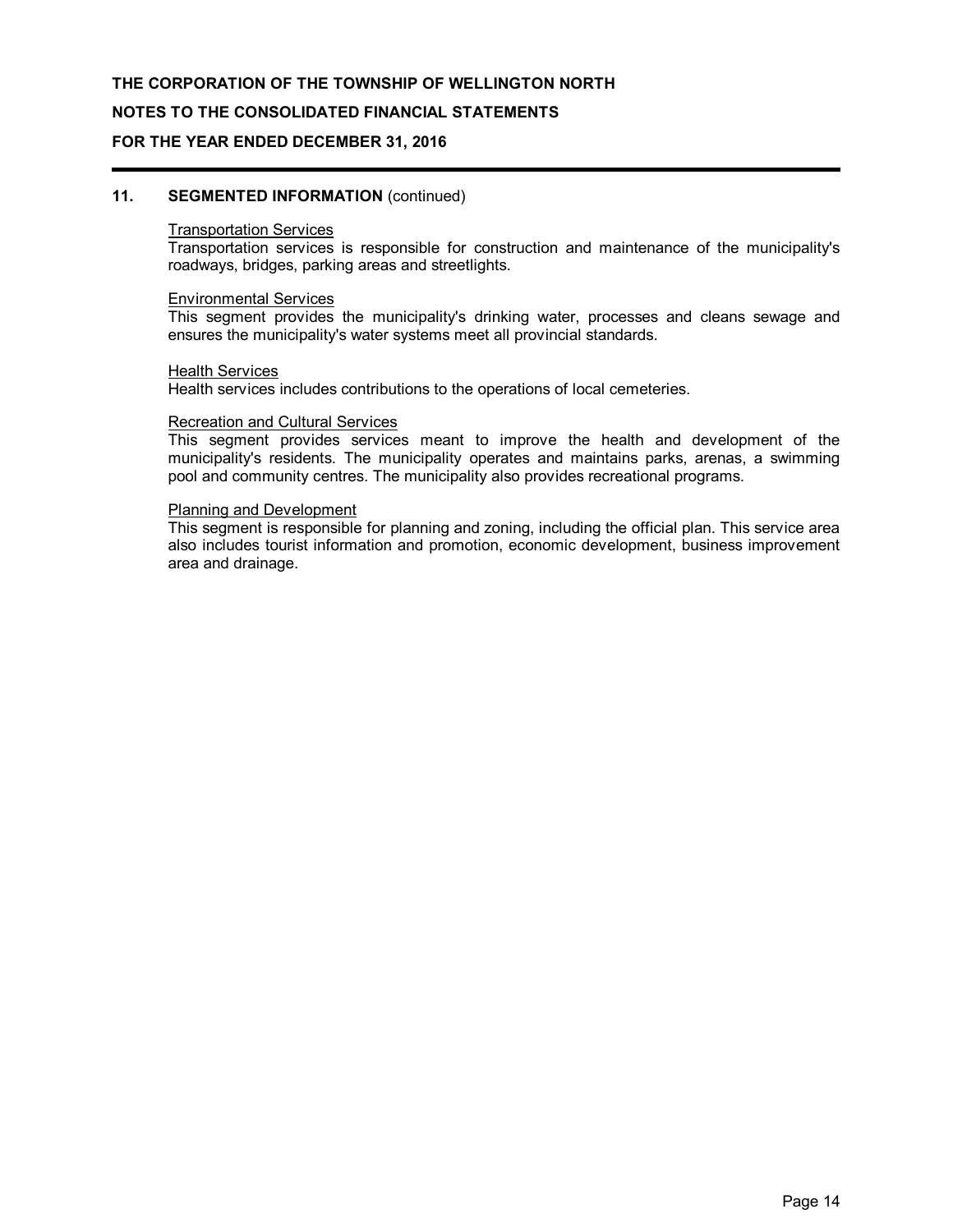### **SCHEDULE OF SEGMENTED DISCLOSURE** *Schedule 1*

|                       |    | General<br>Government |     | <b>Protection</b><br><b>Services</b> | Transportation<br><b>Services</b> | Environmental<br><b>Services</b> |    | Health<br><b>Services</b> |   | <b>Recreation and</b><br><b>Cultural Services</b> |    | <b>Planning and</b><br><b>Development</b> | 2016         | 2015         |
|-----------------------|----|-----------------------|-----|--------------------------------------|-----------------------------------|----------------------------------|----|---------------------------|---|---------------------------------------------------|----|-------------------------------------------|--------------|--------------|
| <b>EXPENSES</b>       |    |                       |     |                                      |                                   |                                  |    |                           |   |                                                   |    |                                           |              |              |
| Salaries and benefits | S. | 819.994               | \$. | 472.767                              | .257.372<br>\$1                   | 594.168<br>\$                    | S. | 22.177                    | S | 722,862                                           | .S | 111.186                                   | \$4.000.526  | \$3,901,902  |
| <b>Materials</b>      |    | 301.641               |     | 645.898                              | .644.641                          | 1.315.199                        |    | 18.512                    |   | 752.393                                           |    | 163.383                                   | 4.841.667    | 4,496,115    |
| Contracted services   |    | 0                     |     | 0                                    |                                   | 430.316                          |    | 0                         |   | 0                                                 |    | 20,354                                    | 450.670      | 427,732      |
| Rents and financial   |    |                       |     |                                      |                                   |                                  |    |                           |   |                                                   |    |                                           |              |              |
| expenses              |    | 89,719                |     | 0                                    |                                   | 0                                |    | 0                         |   | 0                                                 |    | 0                                         | 89,719       | 84,684       |
| Interest on long term |    |                       |     |                                      |                                   |                                  |    |                           |   |                                                   |    |                                           |              |              |
| debt                  |    | $\Omega$              |     | 0                                    | 12.775                            | 165.032                          |    |                           |   | 151.563                                           |    | 23.796                                    | 353.166      | 389,446      |
| Amortization          |    | 62.445                |     | 143.867                              | 2.948.949                         | 1.061.573                        |    | 3.023                     |   | 342.591                                           |    |                                           | 4.562.448    | 4,482,036    |
| Other                 |    | 11,606                |     |                                      |                                   |                                  |    |                           |   |                                                   |    |                                           | 11,606       | 20,677       |
|                       |    | \$1,285,405           | \$1 | ,262,532                             | \$5,863,737                       | \$3,566,288                      | \$ | 43,712                    |   | \$1,969,409                                       |    | 318,719                                   | \$14,309,802 | \$13,802,592 |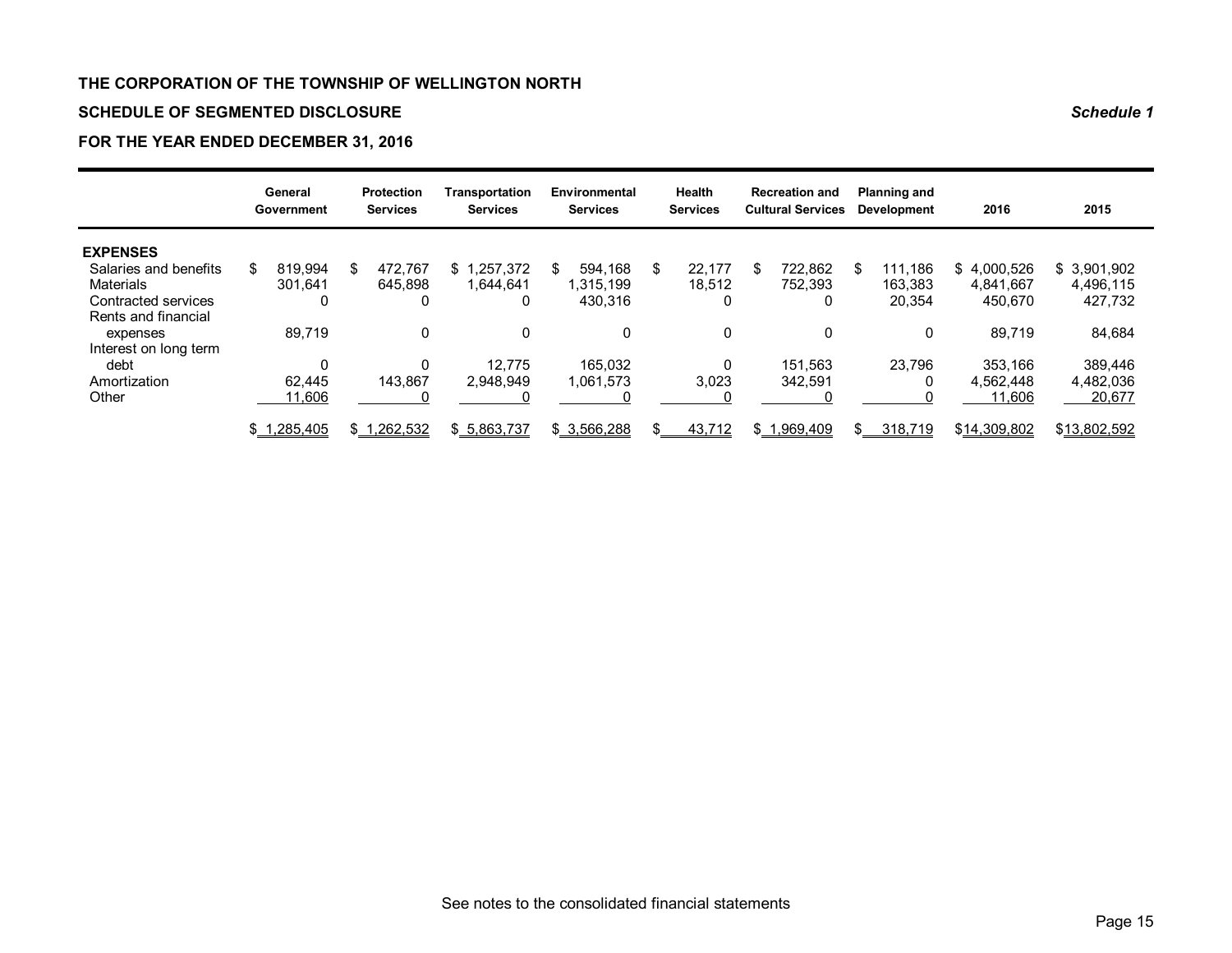## **CONSOLIDATED SCHEDULE OF TANGIBLE CAPITAL ASSETS** *Schedule* **2**

## **FOR THE YEAR ENDED DECEMBER 31, 2016**

|                                                                                     |     | Land                |     | <b>Buildings</b>        | <b>Machinery</b><br>and Equipment |     | <b>Vehicles</b>         |     | Roads                        |    | <b>Bridges</b><br>and Culverts |     | Water works/<br><b>Sanitary sewer</b> | 2016                       | 2015                       |
|-------------------------------------------------------------------------------------|-----|---------------------|-----|-------------------------|-----------------------------------|-----|-------------------------|-----|------------------------------|----|--------------------------------|-----|---------------------------------------|----------------------------|----------------------------|
| <b>COST</b><br>Balance, beginning of year<br>Additions during the year              | \$  | 5,042,763<br>60,032 | \$  | 18.470.571<br>119.348   | \$<br>32,339,217<br>160,608       | \$  | 7.132.518<br>0          |     | \$131.034.147<br>1.510.813   | S  | 5,053,723<br>2,013,874         | \$  | 29,184,797<br>530.424                 | \$228,257,736<br>4.395.099 | \$224,729,290<br>4,548,710 |
| Disposals during the year<br>Balance, end of year                                   |     | 5,102,795           |     | (106,043)<br>18,483,876 | 32,499,825                        |     | (174, 283)<br>6,958,235 |     | (1, 169, 423)<br>131,375,537 |    | (29, 803)<br>7,037,794         |     | (401,041)<br>29,314,180               | (1,880,593)<br>230,772,242 | (1,020,264)<br>228,257,736 |
| <b>ACCUMULATED AMORTIZATION</b>                                                     |     |                     |     |                         |                                   |     |                         |     |                              |    |                                |     |                                       |                            |                            |
| Balance, beginning of year<br>Amortization for the year<br>Accumulated amortization |     | 506.814<br>18,794   |     | 5.703.926<br>381,568    | 10.676.462<br>439,903             |     | 3.795.365<br>351,320    |     | 86.981.299<br>2,518,108      |    | 2,728,083<br>89,424            |     | 8,030,208<br>763,331                  | 118.422.157<br>4,562,448   | 114,519,027<br>4,482,036   |
| on disposals<br>Balance, end of year                                                |     | 0<br>525,608        |     | (60, 332)<br>6,025,162  | 11,116,365                        |     | (148, 141)<br>3,998,544 |     | (958, 308)<br>88,541,099     |    | (29, 803)<br>2,787,704         |     | (131, 222)<br>8,662,317               | (1,327,806)<br>121,656,799 | (578,906)<br>118,422,157   |
| <b>NET BOOK VALUE OF TANGIBLE</b><br><b>CAPITAL ASSETS</b>                          | \$. | 4,577,187           | \$. | 12.458.714              | \$<br>21.383.460                  | \$. | 2,959,691               | \$. | 42.834.438                   | \$ | 4.250.090                      | \$. | 20.651.863                            | \$109.115.443              | \$109,835,579              |

The net book value of tangible capital assets not being amortized because they are under construction (or development or have been removed from service) is \$2,767,224 (2015 - \$3,054,946).

No contributed capital assets were recognized in the financial statements during the year.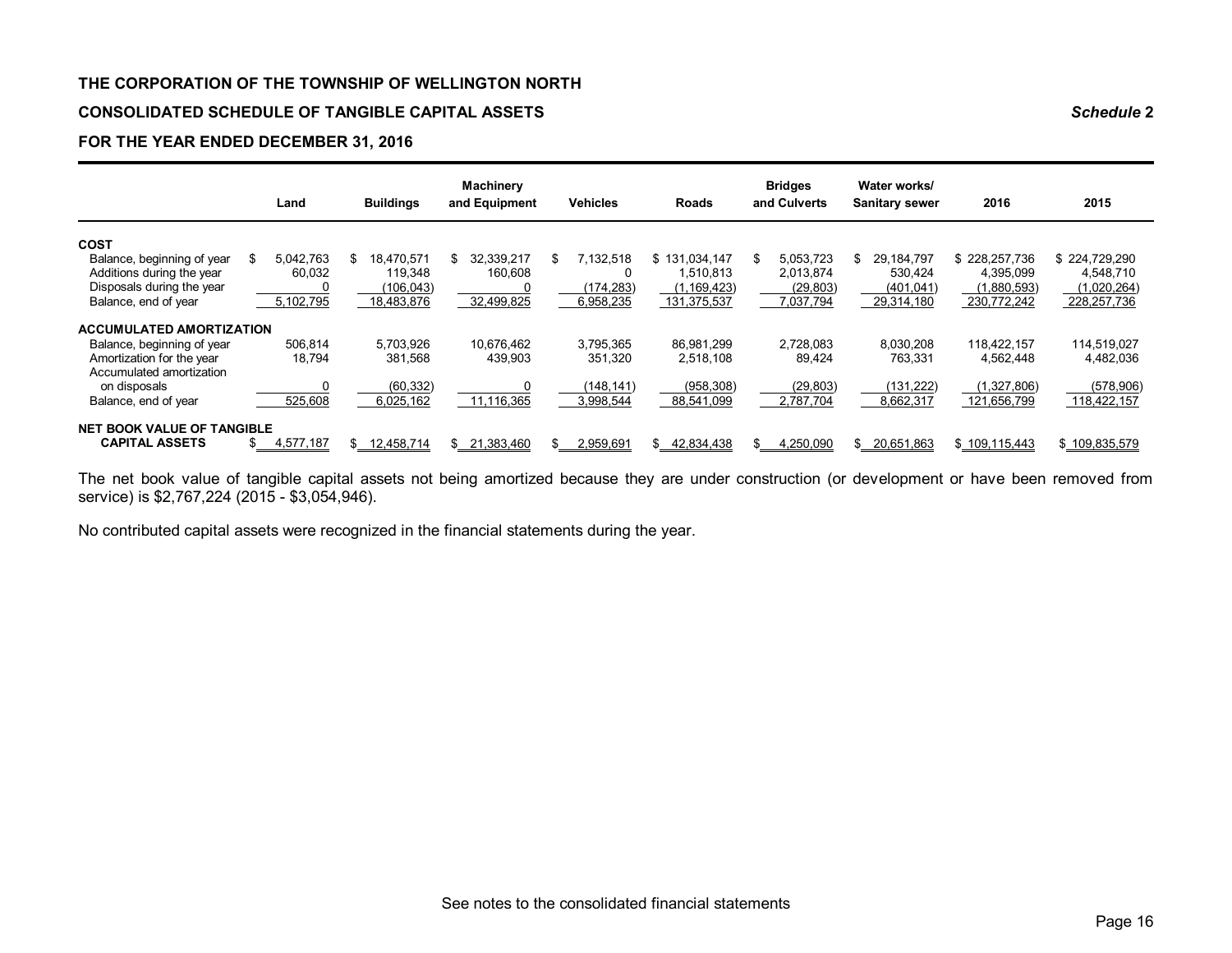## **SCHEDULE OF ACCUMULATED SURPLUS** *Schedule 3*

|                                                            | 2016                | 2015                |
|------------------------------------------------------------|---------------------|---------------------|
| <b>SURPLUSES</b>                                           |                     |                     |
| Invested in tangible capital assets                        |                     |                     |
| Tangible capital assets at cost less amortization          | \$109,115,443       | \$109,835,579       |
| Unexpended capital financing                               | 2,503,630           | 772,328             |
| Capital assets financed by long term debt and              |                     |                     |
| to be funded in future periods                             | (5,966,955)         | (6, 877, 340)       |
|                                                            | 105,652,118         | 103,730,567         |
|                                                            |                     |                     |
| General surplus                                            | 1,196,192           | 1,100,592           |
| Investment in Wellington North Power Inc.<br>Cemeteries    | 4,509,749           | 4,100,024           |
|                                                            | 52,020              | 52,470              |
| Recreation, community centres and arenas<br>Streetlighting | (19, 521)<br>42,033 | (14, 339)<br>11,309 |
| Business improvement areas                                 | (695)               | (21, 368)           |
|                                                            | 111,431,896         | 108,959,255         |
|                                                            |                     |                     |
| <b>RESERVE FUNDS</b>                                       |                     |                     |
| Capital purposes                                           | 5,305,770           | 5,638,889           |
| <b>RESERVES</b>                                            |                     |                     |
| Working funds                                              | 806,923             | 599,392             |
| Current purposes                                           | 4,785,112           | 4,929,109           |
| Capital purposes                                           | 4,655,190           | 3,938,145           |
|                                                            | 10,247,225          | 9,466,646           |
|                                                            | \$126,984,891       | \$124,064,790       |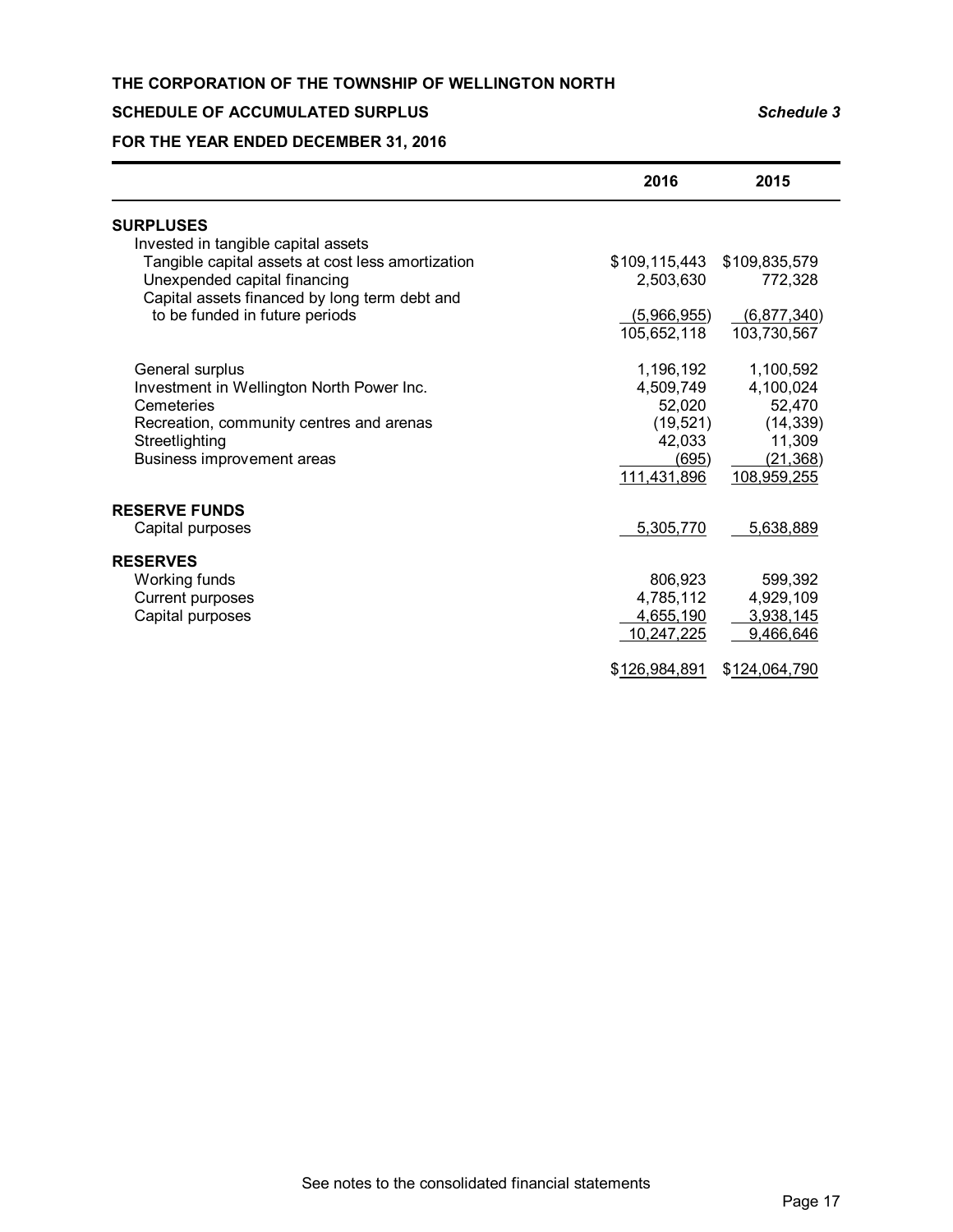

## **INDEPENDENT AUDITOR'S REPORT**

To the Members of Council, Inhabitants and Ratepayers of: The Corporation of the Township of Wellington North

#### **Report on the Financial Statements**

We have audited the accompanying statements of financial position and continuity of the trust funds of The Corporation of the Township of Wellington North as at December 31, 2016, and for the year then ended, and a summary of significant accounting policies and other explanatory information.

#### **Management's Responsibility for the Financial Statements**

Management is responsible for the preparation and fair presentation of these financial statements in accordance with Canadian public sector accounting standards and for such internal control as management determines is necessary to enable the preparation of financial statements that are free from material misstatement, whether due to fraud or error.

#### **Auditor's Responsibility**

Our responsibility is to express an opinion on these financial statements based on our audit. We conducted our audit in accordance with Canadian generally accepted auditing standards. Those standards require that we comply with ethical requirements and plan and perform the audit to obtain reasonable assurance about whether the financial statements are free from material misstatement.

An audit involves performing procedures to obtain audit evidence about the amounts and disclosures in the financial statements. The procedures selected depend on the auditor's judgment, including the assessment of the risks of material misstatement of the financial statements, whether due to fraud or error. In making those risk assessments, the auditor considers internal control relevant to the entity's preparation and fair presentation of the financial statements in order to design audit procedures that are appropriate in the circumstances, but not for the purpose of expressing an opinion on the effectiveness of the entity's internal control. An audit also includes evaluating the appropriateness of accounting policies used and the reasonableness of accounting estimates made by management, as well as evaluating the overall presentation of the financial statements.

We believe that the audit evidence we have obtained in our audit is sufficient and appropriate to provide a basis for our audit opinion.

#### **Opinion**

In our opinion, these financial statements present fairly, in all material respects, the financial position of the trust funds of The Corporation of the Township of Wellington North as at December 31, 2016 and for the year then ended in accordance with Canadian public sector accounting standards.

SAB LLP

Fergus, Ontario Chartered Professional Accountants August 28, 2017 Licensed Public Accountants

Page 18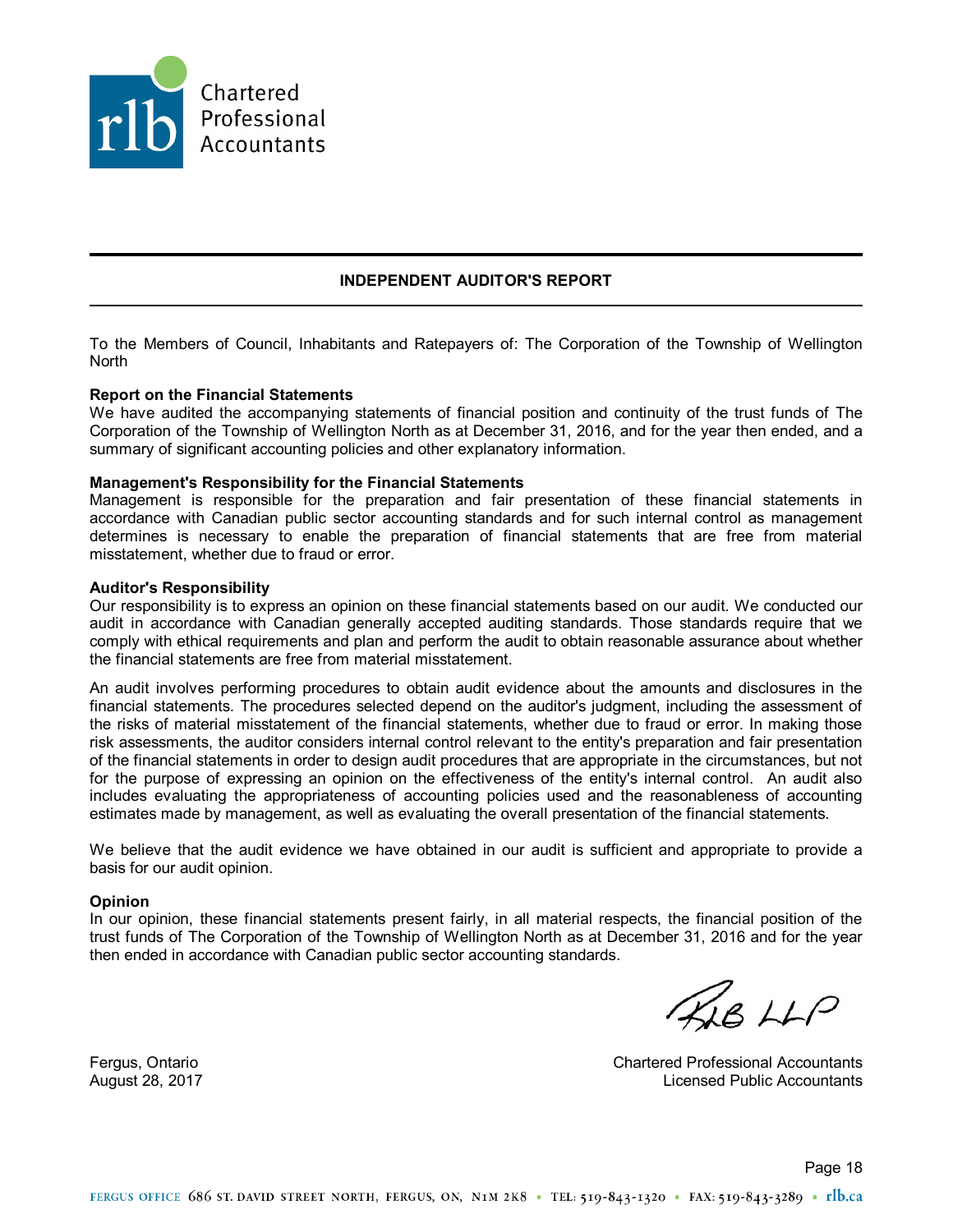# **THE CORPORATION OF THE TOWNSHIP OF WELLINGTON NORTH - TRUST FUNDS**

## **STATEMENTS OF FINANCIAL POSITION AND CONTINUITY**

# **AS AT DECEMBER 31, 2016**

|                                                                            | <b>Subdividers</b>                                        | <b>Cemetery</b><br><b>Care and</b><br><b>Maintenance</b> | <b>History</b><br><b>Books</b>                  |
|----------------------------------------------------------------------------|-----------------------------------------------------------|----------------------------------------------------------|-------------------------------------------------|
| <b>STATEMENT OF FINANCIAL POSITION</b>                                     |                                                           |                                                          |                                                 |
| <b>Assets</b><br>Cash<br>Investments (note 2)<br>Due from Township         | $\mathsf{\$}$<br>2,381<br>0<br>$\mathbf 0$<br>\$<br>2,381 | 269,676<br>\$<br>65,908<br>906<br>\$ 336,490             | \$<br>7,949<br>0<br>$\mathbf{0}$<br>\$<br>7,949 |
| <b>Liabilities</b><br>Due to Township<br>Deferred revenue (prepaid plots)  | $\mathsf{\$}$<br>0<br>$\overline{0}$<br>$\mathbf 0$       | \$<br>4,541<br>13,400<br>17,941                          | \$<br>0<br>$\overline{0}$<br>$\Omega$           |
| <b>Fund balance</b>                                                        | 2,381                                                     | 318,549                                                  | 7,949                                           |
|                                                                            | 2,381<br>\$                                               | \$ 336,490                                               | \$<br>7,949                                     |
| <b>STATEMENT OF CONTINUITY</b>                                             |                                                           |                                                          |                                                 |
| Fund balance, beginning of year                                            | \$<br>2,360                                               | \$<br>318,384                                            | \$<br>7,877                                     |
| <b>Receipts</b><br>Interest earned<br>Share of plot sales<br>Monument fees | 21<br>0<br>0<br>21                                        | 0<br>(2, 135)<br>2,300<br>165                            | 72<br>0<br>0<br>72                              |
| Fund balance, end of year                                                  | 2,381<br>\$                                               | 318,549<br>\$                                            | \$<br>7,949                                     |